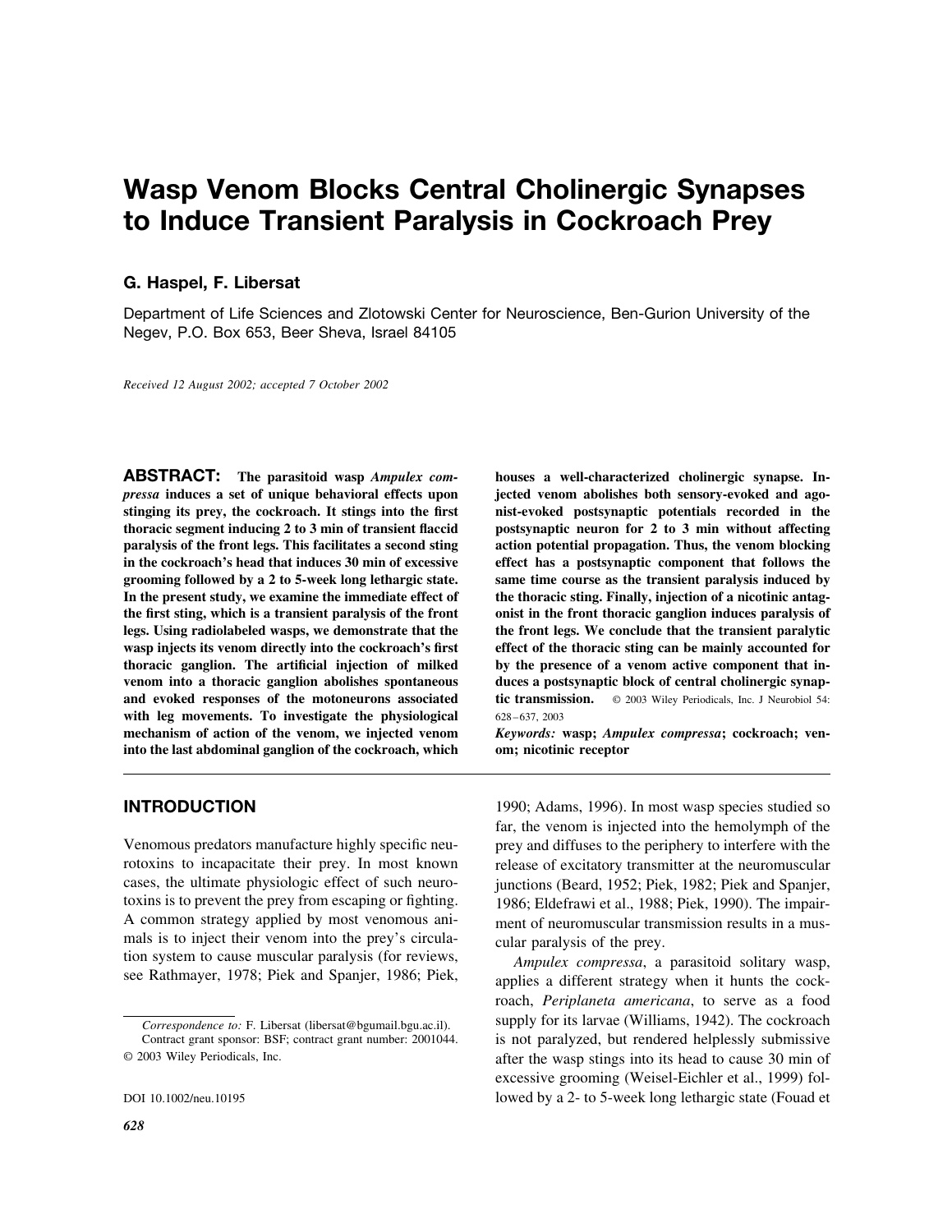al., 1994, 1996; Libersat et al., 1999). In this lethargic state, the cockroach is unresponsive, and does not initiate movement (Fouad et al., 1994, 1996; Libersat et al., 1999). It is docilely led by the wasp to a burrow to be later consumed alive by its larvae.

The sting in the head, which lasts more than 1 min, is preceded by a brief  $(10-20 s)$  sting in the first thoracic segment housing the first thoracic ganglion. This ganglion contains the motor circuitry responsible for generating front leg movement (Fourtner and Kaars, 1990). Cockroaches stung only once, in the prothorax, exhibit flaccid paralysis of the front legs from which they recover within a few minutes (Fouad et al., 1994). Because this first sting prevents the cockroach from using its forelegs to fight off the wasp, it presumably facilitates the delicate sting into the head of the cockroach.

Our goal in the present study was to explore the mechanism of action of the venom for the thoracic sting, which causes the transient flaccid paralysis of the front legs. First, we wished to determine whether the wasp injects its venom into the first thoracic ganglion or in its vicinity. Next, we explored the physiologic mechanisms of action of the venom to induce the transient flaccid paralysis of the front legs. Because most sensory input pathways as well as many central synapses in the cockroach use acetylcholine as the excitatory transmitter (Sattelle, 1985; Gundelfinger, 1992), we used a well-characterized cholinergic synapse to investigate the possibility that the venom may interfere with central cholinergic neurotransmission to induce the front leg paralysis.

## **METHODS**

#### **Animals**

The wasps, *Ampulex compressa* Fabricius (Hymenoptera: Sphecidae), were raised at 30°C and 50% humidity on a 12L:12D cycle in Perspex cages provided with abundant water and honey. Adult cockroaches (*Periplaneta americana*) were raised at 25–30°C in plastic cages and provided with abundant water and cat food pellets. All electrophysiologic experiments were performed on adult male cockroaches.

#### **Radiolabeling of Venom**

The venom glands of three wasps were first depleted by milking. The wasps were then injected with a mixture of  $^{14}C$ radiolabeled amino acids (Sigma,  $10 \mu$ Ci per wasp). Two days later, the venom of these wasps was milked and separated by SDS-PAGE. The peptides were stained with Coomassie blue and then exposed for 5 weeks to X-ray film. Five more wasps, radiolabeled in the same manner, were allowed to freely sting several cockroaches 2 days after the injection of radiolabeled amino acids. To check the possible diffusion of labeled venom from the surrounding thoracic tissue into the CNS, we injected cockroaches with a mixture of radiolabeled amino acids outside of the central nervous system and followed the distribution of radioactive signal. The stung and injected cockroaches were collected immediately after the sting and put on ice to reduce diffusion.

#### **Liquid Scintillation**

The amount of radioactivity in the tissues of cockroaches stung by the labeled wasps  $(n = 15)$  or injected with radioactive amino acids  $(n = 15)$  was assessed using liquid scintillation (Ultima Gold LSC cocktail and Liquid Scintillation Analyzer 2100TR, Packard). We examined the first, second, and third thoracic ganglia (T1, T2, T3) and the surrounding non-neuronal tissues.

#### **Venom Milking**

Wasps were immobilized with  $CO<sub>2</sub>$  and confined to a small, conical, plastic tube open at both ends. A modified syringe plunger was fit to one end of the tube and used to provoke the wasp to sting a small piece of Parafilm (American National Can) held in front of the other end. Venom droplets were collected into about 10  $\mu$ L/wasp of 10 mM HEPES buffer (pH 7.4 with NaOH) containing 0.1 m*M* PMSF, a Serine protease inhibitor (Sigma). Venom collected from 15 to 20 wasps was dried by lyophilization and kept at  $-80^{\circ}$ C.

#### **Injections**

Venom and d-turbocurarine (d-turbocurarine chloride; Sigma, St. Louis, MO) were dissolved in cockroach saline (composition in m*M*: NaCl 214, KCl 3.1, CaCl<sub>2</sub> 9, Sucrose 50, HEPES 5, pH 7.2 and 0.1 % Janus green to visualize the injection) and injected at quanta of 23 nanoliters with a nano-volumetric injector (Medical systems Ltd, Greenvale, NY). The amount of venom in this volume roughly matches that of a single injection by an individual wasp during milking. The sheath covering the ganglion was partially removed with fine forceps to facilitate the penetration of the glass pipette of the injector. Injections were confirmed visually through the microscope.

## **Electrophysiology**

*Thoracic Ganglion Preparation.* Adult cockroaches were cooled-anesthetized (2°C) and pinned ventral side up on a Peltier device; a flap was opened in the cuticle to expose the second thoracic ganglion (T2) and the associated motor nerves. Extracellular recordings of action potentials were monitored by a pair of hook electrodes placed around branch 5r1 of nerve 5. This branch contains only five axons (Pearson and Iles, 1971), the axons of the fast and slow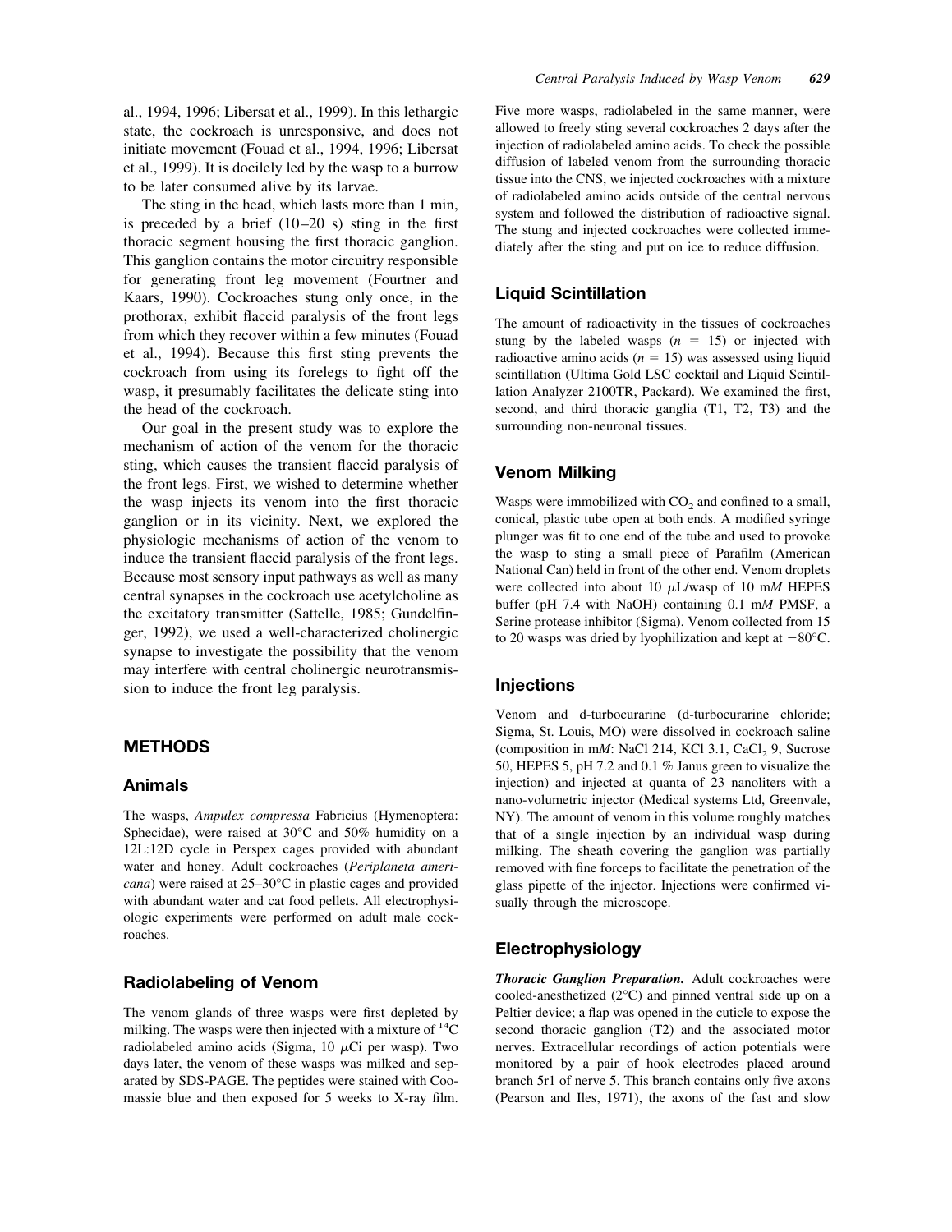excitatory and three inhibitory motoneurons to the coxal muscle. The giant axons of the ventral nerve cord were stimulated with a train of pulses (20 pulses, pulse duration 0.5 ms at a period of 1.5 ms) every 10 s, to elicit a few spikes in the motoneurons recorded in nerve 5r1.

*Abdominal Ganglion Preparation.* Adult cockroaches were anesthetized with  $CO<sub>2</sub>$  and pinned dorsal side up on a recording platform after ablating the legs and wings. The dorsal abdominal cuticle was removed and the nervous system was exposed from the first abdominal ganglion (A1) to the most posterior ganglion (A6). The preparation, which included the cerci and the abdominal portion of the nerve cord from A1 to A6, was dissected out and pinned on a dish coated with Sylgard (Dow-Corning, Midland, MI). Preparations were bathed in saline (composition in m*M*: 214 NaCl, 3.1 KCl, 9 CaCl2, 50 sucrose, 10 TES; pH 7.2) at room temperature. The activities of the giant interneurons (GIs) and cercal sensory neurons were recorded extracellularly with monopolar stainless steel electrodes placed next to the nerve cord and cercal nerve respectively and isolated with Vaseline. These electrodes were also used to stimulate the nerves in some of the experiments. The last abdominal ganglion was desheathed to expose the cell bodies of the GIs. A single GI3 was recorded in the soma using a glass microelectrode filled with 6% Carboxyfluorescein in 1 *M* KOH. The recorded GI3 was filled with Carboxyfluorescein and identified visually under an Olympus compound fluorescent microscope after each experiment.

Tactile stimuli were applied to one of the cercus with the end of a small plastic rod connected to a loudspeaker driven by a pulse generator. Wind stimuli were produced by a loudspeaker connected to a tube via a funnel as described in Fouad et al. (1994). Ionophoresis of CCh [Charbamilcholine chloride (Charbachol), Sigma, St. Louis, MO] was done using glass pipettes similar to those used for the intracellular recordings. The pipette was filled with 1 *M* solution of CCh dissolved in distilled water. A negative holding current of -15 nA was used to prevent leaking of CCh and a positive current of 10-15 nA was injected for 500 ms every 15 s. The ionophoresis pipette was positioned in the neuropile in the posterior part of the ganglion next to the estimated dendritic field of the recorded GI, which is contralateral to the recording electrode. The current injection was then incremented until a PSP of maximal amplitude was reached.

In those experiments where the effect of venom on action potential propagation was investigated, action potentials were elicited in the axons of the GIs between A4 –A5 connectives via a monopolar, extracellular electrode and monitored with another electrode placed on the A3–A2 connectives. Venom was then injected into the A3 ganglion between the stimulating and recording electrodes.

# **Data Analysis**

Neuronal signals were recorded on videotape (Neuro-corder DR-890, Neurodata Instrument Corp., New York, NY) and digitized with a NB-MIO-16 analog-to-digital board (National Instruments, Austin, TX). Data were recorded and analyzed off-line using a custom-made data analysis program. Multiple replicates (at least  $n = 5$ ) were taken from each experiment. The postsynaptic potential (PSP) amplitude was measured with a cursor function available in the data acquisition/analysis software. Mean number of spikes and other statistical parameters were calculated with Excel (Microsoft, Redmond, WA). ANOVA was used for comparing the scintillation counts and the Mann-Whitney *U*-test was used for comparing the standardized number of spikes of venom or saline injected preparations (Systat and SigmaStat). Data are presented as mean  $(\pm S.E.).$ 

## **RESULTS**

## **Behavioral Effect of the Thoracic Sting**

The wasp stings the cockroach first in the thorax and then in the head. The first sting, which lasts  $10-20$  s, enters through the soft membrane between the front leg and the prothorax, and seems to be directed towards the first thoracic ganglion. Immediately after the sting, the cockroach shows a flaccid paralysis of the front legs resulting in a dramatic postural change and a typical "head-down" posture [Fig. 1(C)] that lasts 3 to 5 min. If the wasp is allowed to apply only the first sting in the cockroach thorax (or even multiple thoracic stings) only the transient paralysis, but no other effect, takes place.

#### **Site of Injection of the Venom**

To determine whether or not the wasp stings directly in the thoracic ganglion, we labeled venom peptides *in vivo* by injecting radioactive amino acids into wasps, allowed them to sting cockroaches, and then measured radioactivity levels in specific tissues of the stung cockroaches. To verify the incorporation of radiolabeled amino acids, the venom of three radiolabeled wasps was milked 2 days after the injection of radiolabeled amino acids and separated by SDS-PAGE. The gel was Coomassie-stained and exposed to X-ray film for 5 weeks. The milked venom resolved on SDS-PAGE contained more than 10 peptides, all of which were labeled to various extents [Fig. 2(A)]. Five other wasps were allowed to sting cockroaches 2 days after the injection of radiolabeled amino acids. The level of detected radioactivity [Fig. 2(B)] was always significantly higher ( $p < .01$ , ANOVA between tissues) in the first ganglion (T1,  $71 \pm 15\%$ ) than in the second (T2,  $18 \pm 17\%$ ) and third (T3, 1)  $\pm$  1%) thoracic ganglia and the non-neuronal tissue (9  $\pm$  5%) in each stung cockroach. To check the alternative possibility of diffusion of the venom from the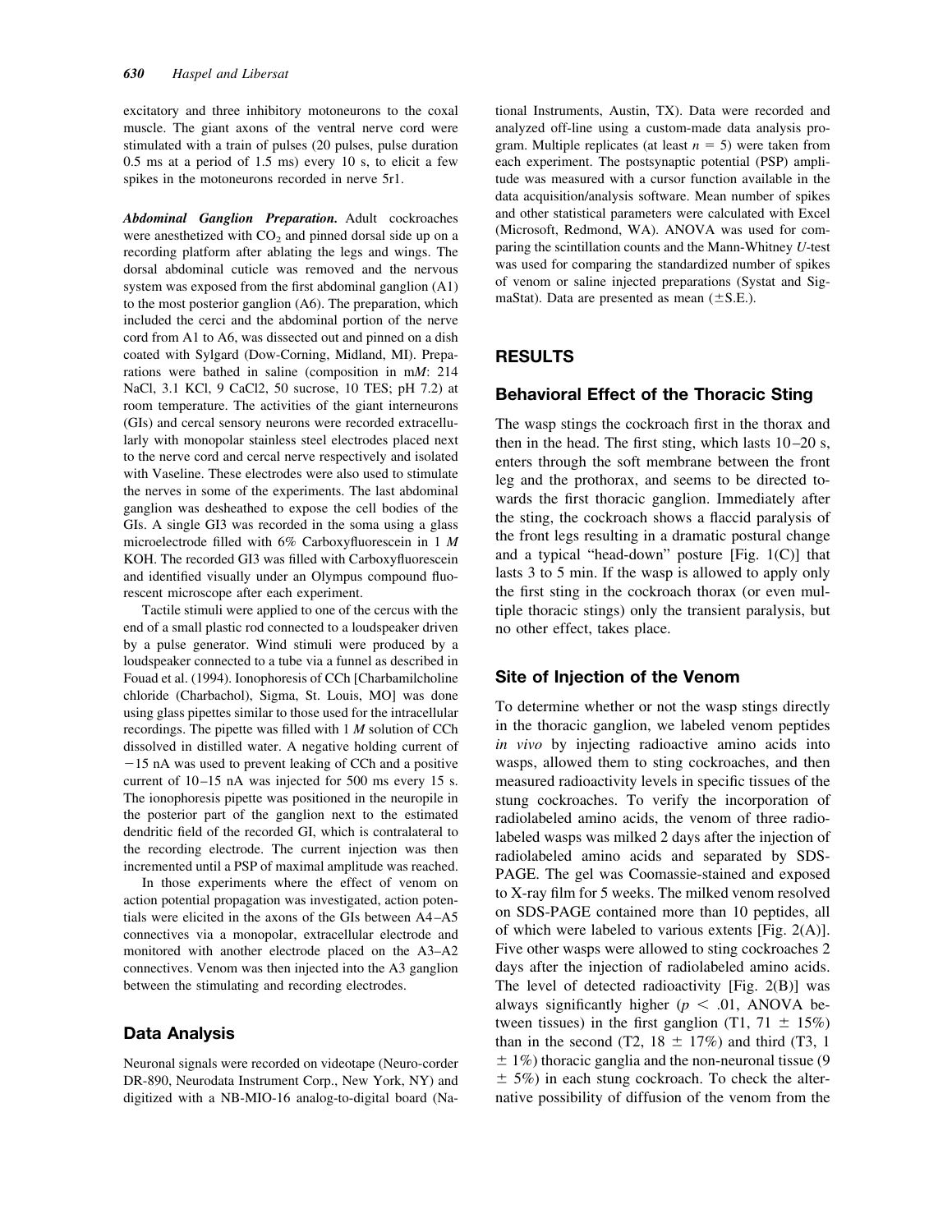

**Figure 1** *Ampulex compressa* injects its venom into the thorax of a cockroach to induce a transient paralysis of the front legs. (A) A typical upright posture of the cockroach before the thoracic sting. (B) The wasp delivers the thoracic sting through the soft cuticle between a front leg and the prothorax. (C) A few seconds after the sting, the cockroach's front legs are flaccidly paralyzed and it cannot support its own weight.

surrounding tissue into the nearby nervous tissue, we injected radiolabeled amino acids into the thorax outside of the ventral nerve cord of cockroaches and measured the radioactive level in the same tissues as in the stung cockroaches. In the injected cockroaches, most of the radioactive signal was detected in the surrounding thoracic non-neuronal tissue (65  $\pm$  20%) while significantly less  $(p < .01)$  was found in the thoracic ganglia (T1,  $16 \pm 15\%$ ; T2,  $13 \pm 20\%$ ; T3,  $6 \pm 3\%$ ). Thus, we conclude that the high radiolabeling in the first thoracic ganglion of cockroaches stung by radiolabeled wasps is not due to diffusion from the surrounding tissues. Rather, the wasp penetrates the soft cuticle of the leg joint with its sting and injects its venom *in situ* directly into the first thoracic ganglion.

# **Effect of Venom on Motor Output in the Thorax**

Once we established that the venom is injected into the thoracic ganglion, we wished to reproduce the effect of the wasp sting on the cockroach forelegs motor activity with a direct injection of venom into one of the thoracic ganglion. To this goal, we milked wasps to collect venom and injected it into a thoracic ganglion while recording from branch 5r1 of nerve 5. This branch contains only five axons: a fast motoneuron (Df), a slow motoneuron (Ds), and three inhibitors (Pearson and Iles, 1971). In most preparations, Ds fired spontaneously before the injection at an average rate of 33.3 Hz (range 9.3– 85.7 Hz) [Fig. 3(A)]. While the injection of saline had no significant effect on the firing rate of this motoneuron  $(n = 7)$ , upon injection of venom, the tonic firing of Ds ceased completely within seconds  $(n = 7)$  and started to recover within 30 to 90 s. After this period, in five of seven preparations, the firing rate was 72% higher on average than before the venom application. In the remaining two preparations, the firing rate returned to a lower value then before the venom injection (52% less, on average).

In another set of experiments, prior to the venom injection, axons of the ventral nerve cord were stimulated with a short train of stimuli every 10 s, to elicit several spikes in the fast and slow motoneurons recorded in nerve 5r1. In all trials, the evoked motoneuron response was abolished within seconds following the injection of venom  $(n = 12)$  but was unaffected by



**Figure 2** Radiolabeled venom is localized to the first thoracic ganglion. (A) Venom, milked from wasps that were injected with radiolabeled amino acids, as visualized with Coomassie stain on SDS-PAGE (right lane) and exposed to X-ray film (left lane). The venom contains more than 10 peptides, all of which are radiolabeled to a different extent. (B) In cockroaches stung by radiolabeled wasps, most of the radioactive signal is detected in the first thoracic ganglion (T1). The remaining radioactivity is detected in the second (T2) and third (T3) thoracic ganglia and in the surrounding, non-neuronal, tissue. In cockroaches injected with radioactive amino acids, most of the radioactivity is detected in the surrounding tissue while the rest of the radioactivity is detected in the thoracic ganglia. A significant  $(p < .01)$ difference in radioactivity levels is found between stung and injected cockroaches only in T1 and in the surrounding tissue.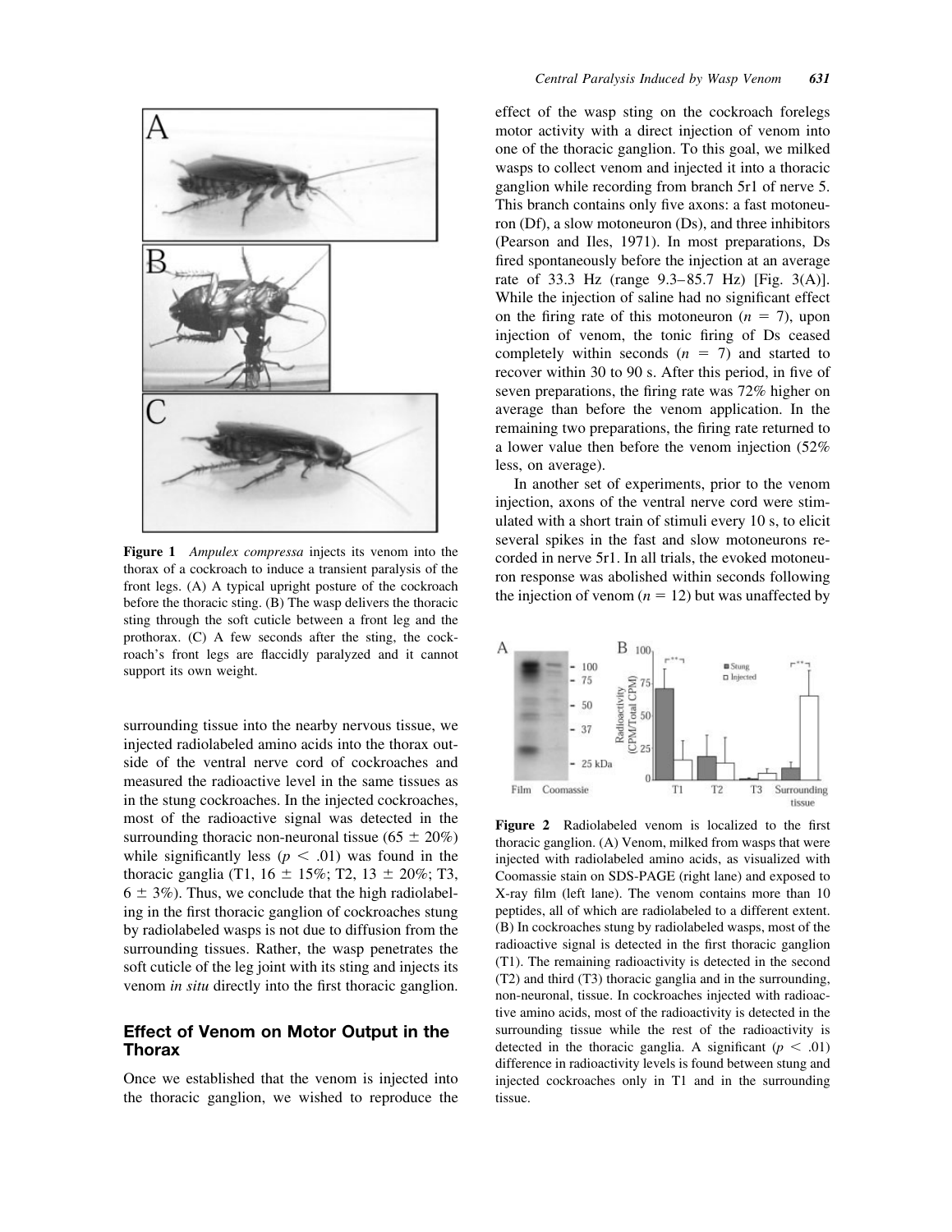

**Figure 3** Venom injected into a thoracic ganglion blocks spontaneous and evoked motor activity. (A) Extracellular recording of motor nerve 5r1 (diagram). In most preparations, the slow motoneuron (Ds) fires spontaneously. The injection of venom  $(n = 7)$  abolishes it within seconds. The tonic activity recovers spontaneously within 30 to 90 s. (B) The ventral nerve cord is stimulated with a train of pulses to evoke a response of the fast (Df) and slow (Ds) motoneurons (diagram). This response is blocked within seconds after venom injection  $(n = 12,$  top traces) and recovers within a few minutes. The injection of saline has not effect  $(n = 9, \text{ bottom traces}).$ 

the injection of saline  $(n = 9)$ . The response began to recover within 45 to 115 s [Fig.  $3(B)$ ].

# **Cellular Mechanisms of Action of the Venom**

To examine the effect of venom on synaptic transmission and possibly on action potential generation and propagation, we turned to the cercal circuitry in the last abdominal ganglion (A6) of the cockroach's CNS, as a model. The sensory-to-giant interneuron (GI) synaptic connection in A6 is a well-characterized cholinergic synapse (Sattelle et al., 1976; Callec et al., 1982; Blagburn et al., 1985; Blagburn and Sattelle, 1987). To establish the sensory to GI synapse as a model for the venom effect on thoracic transmission, we microinjected venom into A6 while measuring the wind-evoked response of the GIs (Fig. 4, diagram). A wind sensory stimulus applied to the cerci evokes a reliable and steady burst of action potentials in the GIs [Fig. 4(A)]. Within seconds after the injection of venom, the evoked response in the GIs decreased by  $80 \pm 22\%$  (and in most cases was completely abolished) for roughly two minutes [Fig. 4(B)]. After 2 min, the evoked response started to recover gradually and fully after 3 min ( $p < .05$ , Mahn-Whitney *U*). Injection of saline in A6 had no significant effect on the evoked response of the GIs [Fig.  $4(A)$  and  $(B)$ ].

Two possible mechanisms could, in theory, account for the absence of response in the GIs immediately following the venom injection. The venom injected in A6 could either block the initiation and propagation of the action potential in the GI or block the cholinergic synaptic transmission between sensory neurons and the GI. To examine whether the venom interferes with the propagation of the action potential, we first elicited action potentials in the nerve cord axons between abdominal ganglia A5 and A4 [Fig. 5(A), diagram]. We then injected venom into the abdominal ganglion A3 while recording the propagating action potentials beyond this ganglion, between abdominal ganglia A3 and A2. The injection of venom did not prevent the propagation of action potentials through the ganglion [Fig.  $5(A)$ ,  $n = 5$ ]. As a



**Figure 4** Venom blocks the sensory evoked response of giant interneurons in the last abdominal ganglion (A6). (A) A sensory stimulation (arrow) is applied to the cerci while the evoked response of the giant interneurons (GIs) is recorded extracellularly on the nerve cord (diagram). Each sensory stimulus produces a reliable burst of action potentials in the GIs. This evoked response is abolished within seconds after injection of venom and then gradually recovers within minutes (top traces). The injection of saline has no effect (bottom traces). (B) Each data point represents the number of units in a given trial normalized to the first trial. The evoked response decreases significantly (Mann-Whitney *U*-test,  $* p < .05$ ) by more than 80% on average upon injection of venom  $(n = 5)$ . The response then gradually recovers 3 min after the injection of venom. The injection of saline has no effect on the evoked response.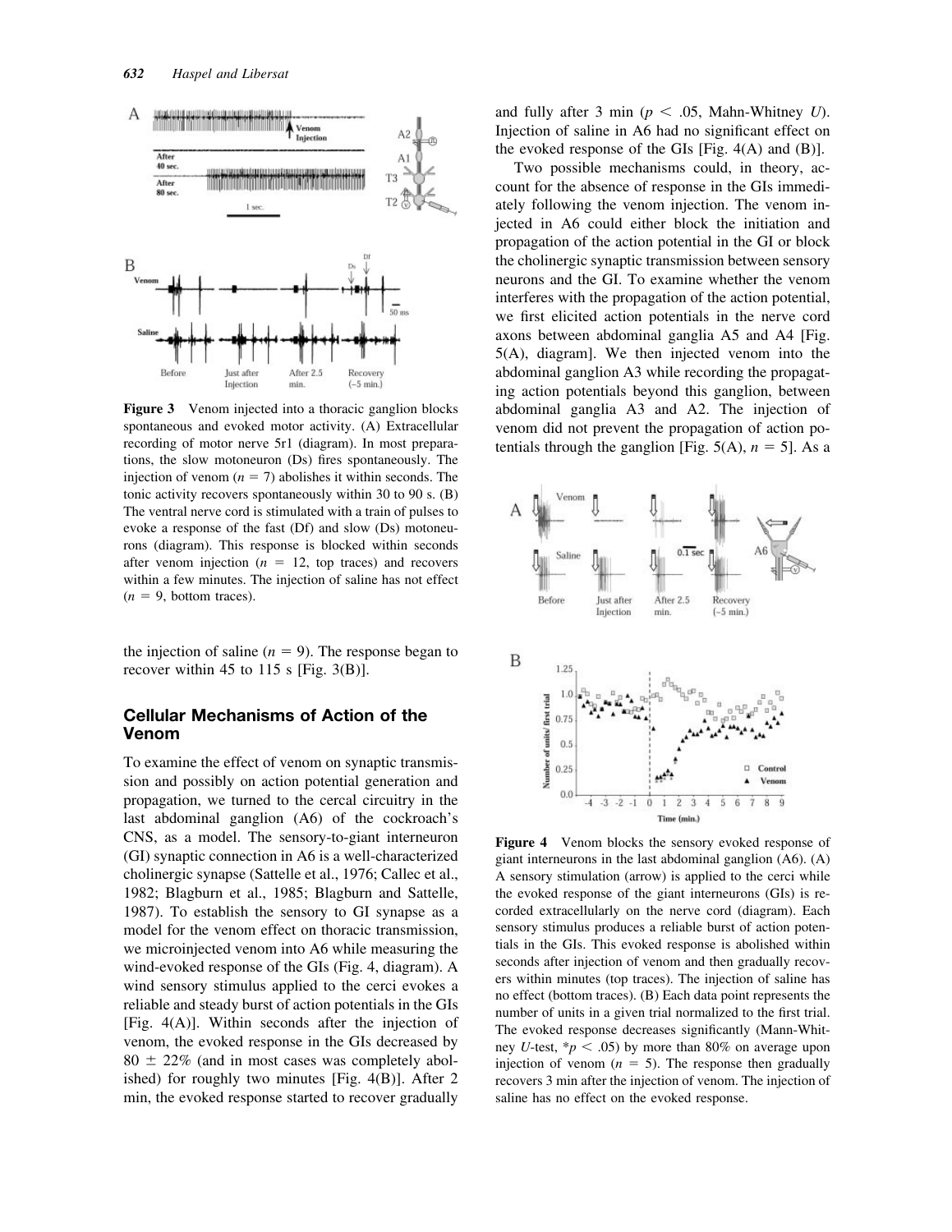

**Figure 5** Venom does not block action potential propagation. (A) The axons of GIs are recruited with an electrical stimulus (arrow) applied to the nerve cord via an electrode and their propagation through abdominal ganglion A3 is monitored with another electrode on the nerve cord (diagram). The average traces of 15 evoked compound action potentials from a typical experiment are represented. Venom injected into abdominal ganglion A3 does not prevent the propagation of action potentials through this ganglion  $(n = 5)$ . (B) Two consecutive action potentials are induced 25 ms apart. The first is induced by direct antidromic stimulation of the nerve cord and the second by mechanical stimulation of cercal sensory receptors, which activate the sensory to GI synapse (diagram). Only the synaptically evoked action potential is completely eliminated by a venom injection into the last abdominal ganglion (A6) (middle trace,  $n = 5$ ) and recovers within 2–5 min while the antidromically evoked action potential is not blocked.

positive control, we confirmed the potency of the venom by injecting it into A6, where it blocked the GIs response (not shown).

To further test the effect of the venom on action potential propagation and on synaptic transmission, we used a different experimental protocol in which we intracellularlly recorded from a GI soma and alternately stimulated the ventral nerve cord and the cercal nerve with extracellular electrodes [Fig. 5(B), diagram]. Using this sequential stimulation protocol, we could produce an antidromic action potential in the GI's axon followed by a synaptically mediated action potential. If the venom affects mainly synaptic transmission, one would expect it to block only the synaptically mediated action potential and leave the antidromic action potential unaffected. However, if the venom also affects action potential propagation, one would expect it to block both the synaptically mediated and the antidromic action potential. In fact, injection of venom blocked only the synaptically mediated action potential and does not prevent the propagation of the antidromic action potential [Fig. 5(B)]. Therefore, we conclude that a block of the sensory to GIs synaptic connection can account for the block of the evoked response in the GIs, with little effect on the generation and propagation of the action potential.

To characterize the effect of the venom on cholinergic synaptic transmission, we intracellularlly recorded from a GI soma (Fig. 6, diagram) while alternately inducing an excitatory postsynaptic potential (PSP) by mechanical stimulation of the cercal receptors and by direct ionophoresis of a nicotinic agonist, Carbachol (CCh) (Blagburn and Sattelle, 1987). With this experimental protocol, we could evaluate the contribution of presynaptic versus postsynaptic components to the block of synaptic transmission. If the venom exerts a presynaptic effect, one would expect it to block only the sensory evoked PSP and leave the



Figure 6 Venom blocks cholinergic synaptic transmission. (A) Two consecutive postsynaptic potentials (PSPs) are evoked 2 s apart (top trace). The first PSP is evoked by mechanical stimulation of cercal sensory receptors (arrow). The second and slower PSP is evoked by direct application of the nicotinic agonist Carbachol. The response of the cercal sensory neurons is also monitored (bottom trace). Both PSPs, recorded in the GI soma, are abolished within seconds of the injection of venom into ganglion A6 and then both PSPs gradually recover  $(n = 5)$ . (B) Each data point represents the PSP amplitude in a given trial, normalized to the PSP amplitude of the first trial. Agonist and sensory evoked PSPs show a similar time course of blocking and recovery. Both sensory evoked (squares) and agonist evoked (triangles) PSPs are abolished within seconds after venom injection and gradually recover within 2–3 min.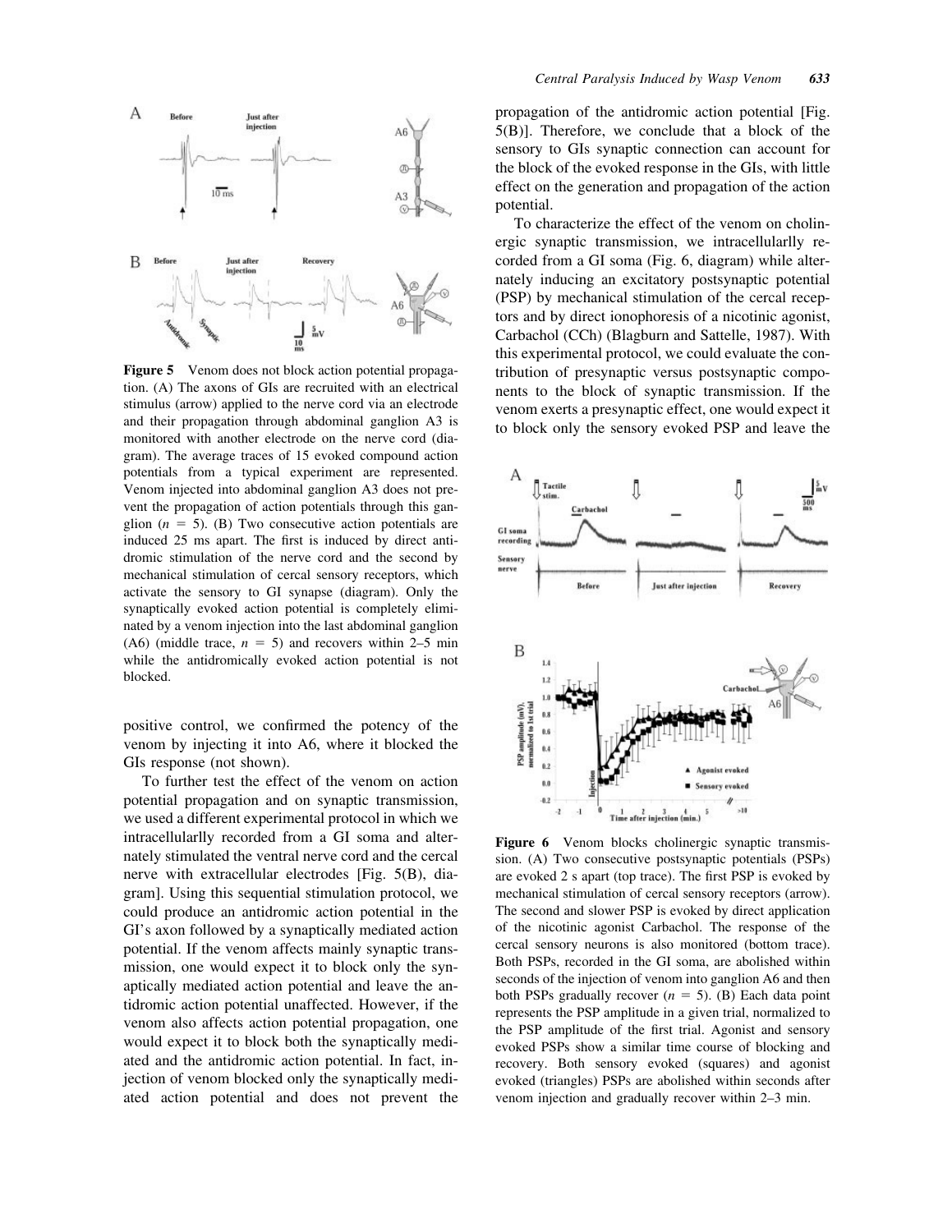agonist evoked PSP unaffected. Conversely, if the venom exerts a postsynaptic effect, it should block both PSPs. This second alternative does not rule out a possible presynaptic effect as well. In fact, injection of venom abolished both the sensory and agonist evoked PSPs. This indicates that the block of synaptic transmission is mediated by, at the least, a postsynaptic mechanism [Fig. 6(A)]. Further analysis of the time course of venom effect on sensory and agonist evoked PSPs, revealed that the disappearance and recovery of both kinds of PSPs follow the same time course [Fig. 6(B)]. Hence, there is no presynaptic effect that persists after the postsynaptic one for in such a case, the agonist-evoked response would have recovered sooner than the sensory evoked response. To conclude, the venom appears to interrupt synaptic transmission between cercal afferents and GIs by blocking the cholinergic receptors on the postsynaptic interneurons.

# **Behavioral Effect of Thoracic Injection of a Cholinergic Antagonist**

If the central block of cholinergic transmission can account for the flaccid paralysis of the front legs by the thoracic sting, we should be able to reproduce this paralysis by injecting a cholinergic antagonist in the thorax. To test this, we injected d-turbocurarine (TC) into the first thoracic ganglion (T1) in intact cockroaches. The concentration of TC  $(10^{-6} M)$  that we used was adjusted to the minimum concentration sufficient to induce a block of CCh evoked PSPs in a GI (data not shown) and is comparable to the concentration used by Blagburn and Sattelle (1987) to block synaptic transmission in the cockroach A6 ganglion. After recovering from the injection in T1, the injected cockroaches assumed a "head-down" posture very similar to that observed during the first few minutes following a sting [Fig.  $1(C)$ ]. A few minutes later, the injected cockroaches were able to walk using the middle and back legs while exhibiting a flaccid paralysis of the front legs, very similar to the paralysis caused by the thoracic sting of the wasp  $(n = 10)$ .

#### **DISCUSSION**

#### **Site of the Thoracic Sting**

Using radiolabeled venom, we have unequivocally shown that *Ampulex compressa* first stings its cockroach prey directly into the first thoracic ganglion. In a similar system, Gnatzy and Otto (1996) have provided indirect evidence that the wasp *Liris nigra* stings its cricket prey in the thoracic and subesophageal ganglia (but not the brain ganglion). However, in their study, visual observation of the penetration of the sting into the nervous system was obtained under restrained conditions with a tethered wasp forced to sting a tethered prey.

Most solitary Sphecid wasps prey on large Orthopteroids equipped with various defense mechanisms (such as kicks, leaps, and bites). A common strategy applied by these wasps is a series of stings in the location of different thoracic ganglia accompanied by a sting to the neck of the prey. In all known cases, the first sting is directed at ganglia involved in locomotion and defense, thereby disarming the prey by inducing 2– 60 min of complete paralysis (Steiner, 1986). For example, *Liris nigra* that hunts crickets first stings the third thoracic ganglion that controls the jumping legs (Steiner, 1986; Ferber et al., 1999), while *Tachysphex costi* and *Stizus ruficornis,* both preying on mantis, begin the stinging sequence with a sting to the first thoracic ganglion rendering the front, raptorial legs dangling paralyzed. Thus, we suggest that *Ampulex compressa* stings the cockroach directly into the first thoracic ganglion to flaccidly paralyze the front legs, thereby facilitating the more difficult and precise sting into the head. It is likely that other parasitoid wasps, including *L. nigra*, follow the same strategy of "drug delivery," injecting venom directly into the central nervous system of the prey.

## **Ampulex Compressa's Venom Affects Cholinergic Synaptic Transmission**

We have described the main initial effect of the venom by milking and injecting *Ampulex compressa* venom into specific ganglia in the cockroach while recording neuronal responses evoked electrically or pharmacologically. When injected into a thoracic ganglion, the venom blocked the evoked and spontaneous activity of motoneurons. The slow coxal depressor motoneuron (Ds) normally exhibits a tonic activity to maintain muscle tension required for leg posture. This tonic activity, which could be generated by synaptic input or endogenous properties, was abolished by the injection of venom and recovered within a few minutes. The venom also abolished the evoked response of both slow (Ds) and fast (Df) motoneurons for a few minutes. Because specific leg motoneurons, such as Df, are known to receive cholinergic innervation (Tornoe et al., 1995), venom could block cholinergic synaptic drive to Df and Ds as well as to other motoneurons. To explore this possibility, we used the sensory to giant interneuron synapse in the last abdominal ganglion (A6) of the cockroach to further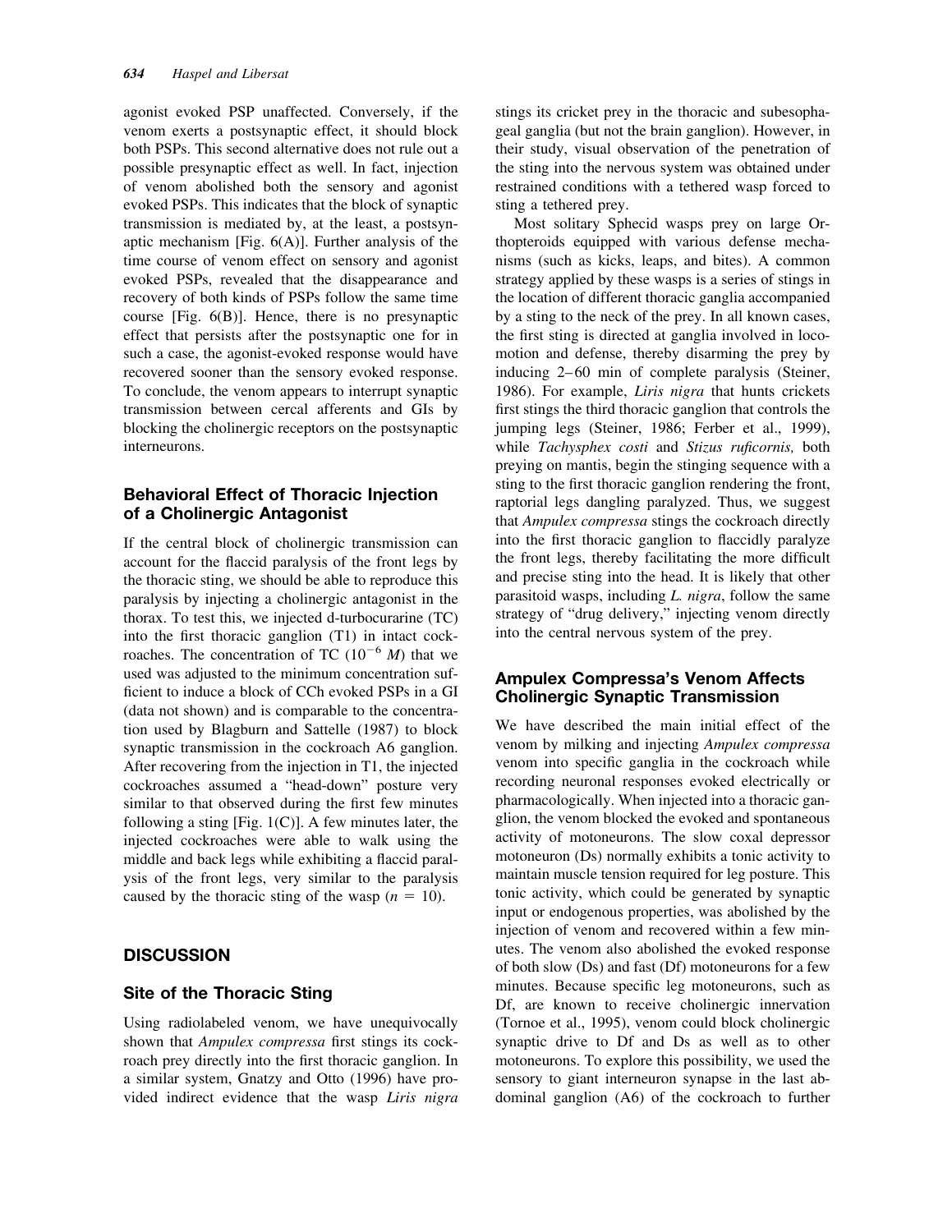characterize the mechanism of action of the venom. This synapse has been extensively used as a pharmacological model for central cholinergic transmission (Callec and Sattelle, 1973; Piek et al., 1989; Hue and Callec, 1990). Carbachol (CCh), Nicotine, and Acetylcholine induce depolarizing postsynaptic potentials in the dendrites of GI3 in  $Ca^{2+}$  free conditions suggesting the existence of nicotinic receptors on GI3 dendrites (Blagburn and Sattelle, 1987). These depolarizing responses are blocked with nicotinic antagonists (such as Mecamylamine and d-Tubocurarine) but not affected by muscarinic antagonists (such as Atropine and Quinuclidinyl-benzilate) or a muscarinic agonist such as Oxotremorine (Blagburn and Sattelle, 1987). In the A6 preparation, the venom blocked cholinergic synaptic transmission and postsynaptic responses to a direct application of a nicotinic agonist for 2 to 3 min without blocking the propagation of action potentials. The time course of this synaptic block corresponds to the naturally occurring flaccid paralysis caused by the thoracic sting.

In insects, there are three types of receptors involved in cholinergic synaptic transmission: nicotinic, muscarinic, and mixed receptors (Hue and Callec, 1990). In *Manduca sexta*, presynaptic muscarinic receptors reduce the release of ACh from mechanosensory neurons (Trimmer and Weeks, 1989) or increase the excitability of postsynaptic motoneurons (Trimmer and Weeks, 1993) and in cockroaches, the activation of muscarinic receptors can downregulate nicotinic responses in Df (David and Pitman 1996). In contrast, in the sensory to GI system of the cockroach, both the pre- and postsynaptic neurons depolarize with the application of nicotinic agonists while muscarinic agonists and antagonists have no effect on presynaptic terminals or postsynaptic giant interneurons (Blagburn and Sattelle, 1987). Thus, the block of Carbachol evoked potentials that we have shown in the sensory to GI synapse strongly indicates a postsynaptic block of nicotinic receptors rather than a block of muscarinic receptors. Because the thoracic central synapses may also express muscarinic and mixed type receptors, we cannot rule out the possibility that the venom blocks muscarinic or mixed receptors on thoracic neurons. However, by reproducing the effect of the thoracic sting with an injection of a nicotinic blocker, we have demonstrated that such a nicotinic block is sufficient to explain the flaccid paralysis induced by the thoracic sting.

Finally, it is possible that some of the postsynaptic effects described in our study are due to activation of inhibitory synapses or other effects specific to the postsynaptic neuron. This would be consistent with the observed decrease in amplitude of the action potentials recorded in the GI soma after venom injection. Furthermore, we cannot exclude presynaptic effects of the venom that are masked by the postsynaptic block of transmission. If such effects are mediated by different components of the venom, it should be possible to isolate them by direct application of individual venom components. We are currently fractionating these components and will examine the activity of each venom fraction on neuronal excitability and synaptic transmission.

## **Wasp Venom Effects**

Although the biochemical composition of venoms is known for only a few species of wasps (Piek and Spanjer, 1986; Piek, 1990), the venoms of solitary wasps vary greatly in composition and physiologic effects. Such effects of venoms vary from complete to incomplete and from permanent to a transient paralysis. Behavioral modulation of the envenomed prey occurs rarely as in the case of *Ampulex compressa* (Williams, 1942). Solitary wasps use a large repertoire of neurotoxins to induce paralysis in their prey through a block of central and peripheral synaptic transmission or through affecting voltage dependent conductances in nerve cells and muscle fibers. For instance, the crude venom of *Liris nigra* interrupts action potential propagation by blocking voltage dependent sodium currents in the cricket (Ferber et al., 2001). The insect glutamatergic neuromuscular synapse is presynaptically blocked by two *Microbracon* toxins (Piek et al., 1982) and postsynaptically blocked by Philanthotoxins (Eldefrawi et al., 1988). In the insect central nervous system, nicotinic synaptic transmission is blocked presynaptically by Kinins, which are small peptides found, for example, in the venom of *Megascolia flavifrons* (Piek et al., 1987) and postsynaptically by Philanthotoxins, which are polyamines found in the venom of *Philantus triangulum* (Piek and Hue, 1989). Thus, the transient paralysis described in this study seems to be similar in mechanism to that of Philanthotoxins. Indeed, when a nicotinic receptor blocker (d-turbocurarine) was injected into the first thoracic ganglion of cockroaches, their front legs were flaccidly paralyzed, and they assumed a posture similar to that of cockroaches stung by *Ampulex compressa*. However, there is no evidence for the existence of polyamines in *Ampulex's* venom. Likewise, biochemical analysis of the venom of *Ampulex compressa* and *Philantus triangulum* fails to reveal the presence of Kinins (Piek, 1990).

Venom compounds are useful tools to reveal physiologic, cellular, and molecular mechanisms underlying nerve cell physiology. Unlike the venom of most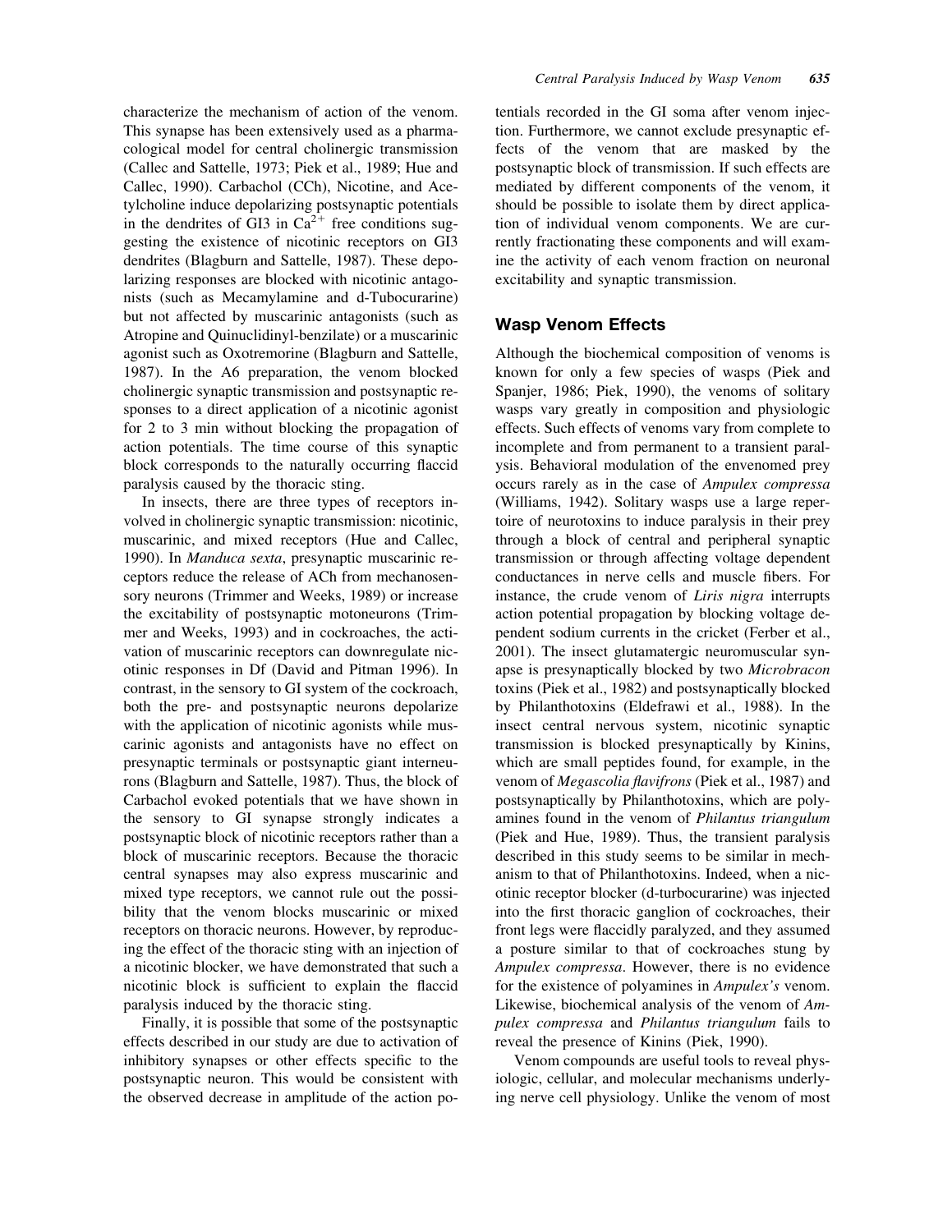other predators, *A. compressa's* venom has no effect on the cockroach muscular system. In this study, we have uncovered a rather unique mode of delivery of the venom into a locomotory ganglion of its prey. This focal injection causes a local and specific modulation of motor control through a modulation of central synapses. The molecular components of the predator at  $02'$   $\Delta$  venom and their corresponding molecular targets in the prey, which are involved in this transient central paralysis, remain to be identified.

We would like to thank Lior Rosenberg for help with the radioactivity labeling experiments and Miriam Brodt for helpful comments on this manuscript. For their generous gifts of wasps we are very grateful to Mr. Wiederholz of the Aquazoo of Dusseldorf, P. Pearce-Kelly of The London Zoo, and K. Velman and E. Bruins of the Artis Zoo in Amsterdam. We would also like to thank the Kreitman fellowship and the Kreitman family for their support of Gal Haspel during his graduate studies. These experiments comply with the "Principles of animal care," publication No. 86-23 (revised 1985) of the National Institute of Health and also with the current laws of the State of Israel.

# **REFERENCES**

- Adams ME. 1996. Neurotoxins. Trends Neurosci Neurotoxin Supplement.
- Beard R. 1952. The toxicology of Harbrobracon venom: a study of a natural insecticide. Conn Agric Exp Sta New Haven Bull 562:1–27.
- Blagburn JM, Beadle DJ, Sattelle DB. 1985. Development of synapses between identified sensory neurones and giant interneurones in the cockroach *Periplaneta americana*. J Embryol Exp Morphol 86:227–246.
- Blagburn JM, Sattelle DB. 1987. Nicotinic acetylcholine receptors on a cholinergic nerve terminal in the cockroach, *Periplaneta americana*. J Comp Physiol A 161: 215–225.
- Callec JJ, David JA, Sattelle DB. 1982. Ionophoresis application of acetylcholine on to the dendrites of an identified giant interneuron (GI1) in the cockroach *Periplaneta americana*. J Insect Physiol 28:1003–1008.
- Callec JJ, Sattelle DB. 1973. A simple technique for monitoring the synaptic actions of pharmacological agents. J Exp Biol 59:725–738.
- David JA, Pitman RM. 1996. Muscarinic receptors activation modulates ligand-gated ion channels via changes in intracellular calcium. Proc R Soc Lond B 263:469 – 474.
- Eldefrawi AT, Eldefrawi ME, Konno K, Mansour NA, Nakanishi K. 1988. Structure and synthesis of a potent glutamate receptor antagonist in wasp venom. Proc Natl Acad Sci USA 85:4910-4913.

Ferber M, Consoulas C, Gnatzy W. 1999. Digger wasp

versus cricket: immediate actions of the predator's paralytic venom on the CNS of the prey. J Neurobiol 38:323– 337.

- Ferber M, Horner M, Cepok S, Gnatzy W. 2001. Digger wasp versus cricket: mechanisms underlying the total paralysis caused by the predator's venom. J Neurobiol 47:207–222.
- Fouad K, Libersat F, Rathmayer W. 1994. The venom of the cockroach-hunting wasp *Ampulex compressa* changes motor thresholds: a novel tool for studying the neural control of arousal? Zool 98:23–34.
- Fouad K, Libersat F, Rathmayer W. 1996. Neuromodulation of the escape behavior of the cockroach *Periplaneta americana* by the venom of the parasitic wasp *Ampulex compressa*. J Comp Physiol A 178:91–100.
- Fourtner C, Kaars C. 1990. Anatomy of the central nervous system and its usefulness as a model for neurobiology. In: Huber I, Masler E, Rao B. editors. Cockroaches as models for neurobiology: applications in biomedical research. Boca Raton, FL: CRC Press, Inc., p 65-87.
- Gnatzy W, Otto D. 1996. Digger wasp vs. cricket: application of the paralytic venom by the predator and changes in behavioral reactions of the prey after being stung. Naturwissenschaften 83:467– 470.
- Gundelfinger ED. 1992. How complex is the nicotinic receptor system of insects? Trends Neurosci 15(6):206 – 211.
- Hue B, Callec J. 1990. Electrophysiology and pharmacology of synaptic transmission in the central nervous system of the cockroach. In: Huber I, Masler E, Rao B. editors. Cockroaches as models for neurobiology: applications in biomedical research. Boca Raton, FL: CRC Press, Inc., p 149 –168.
- Libersat F, Haspel G, Casagrand J, Fouad K. 1999. Localization of the site of effect of a wasp's venom in the cockroach escape circuitry. J Comp Physiol A 184:333– 345.
- Pearson KG, Iles JF. 1971. Innervation of coxal depressor muscles in the cockroach, *Periplaneta americana*. J Exp Biol 54:215–232.
- Piek T. 1982. Delta-Philanthotoxin, a semi-irreversible blocker of ion-channels. Comp Biochem Physiol C 72: 311–315.
- Piek T. 1990. Neurotoxins from venoms of the Hymenoptera—twenty-five years of research in Amsterdam. Comp Biochem Physiol C 96:223–233.
- Piek T, Hue B. 1989. Philanthotoxins, a new class of neuroactive polyamines, block nicotinic transmission in the insect CNS. Comp. Biochem Physiol C 93:403– 406.
- Piek T, Hue B, Lind A, Mantel P, Van Marle J, Visser JH. 1989. The venom of *Ampulex compressa*— effects on behaviour and synaptic transmission of cockroaches. Comp Biochem Physiol C 92:175–183.
- Piek T, Hue B, Mony L, Nakajima T, Pelhate M, Yasuhara T. 1987. Block of synaptic transmission in insect CNS by toxins from the venom of the wasp *Megascolia flavifrons* (Fab.). Comp Biochem Physiol C 87:287–295.